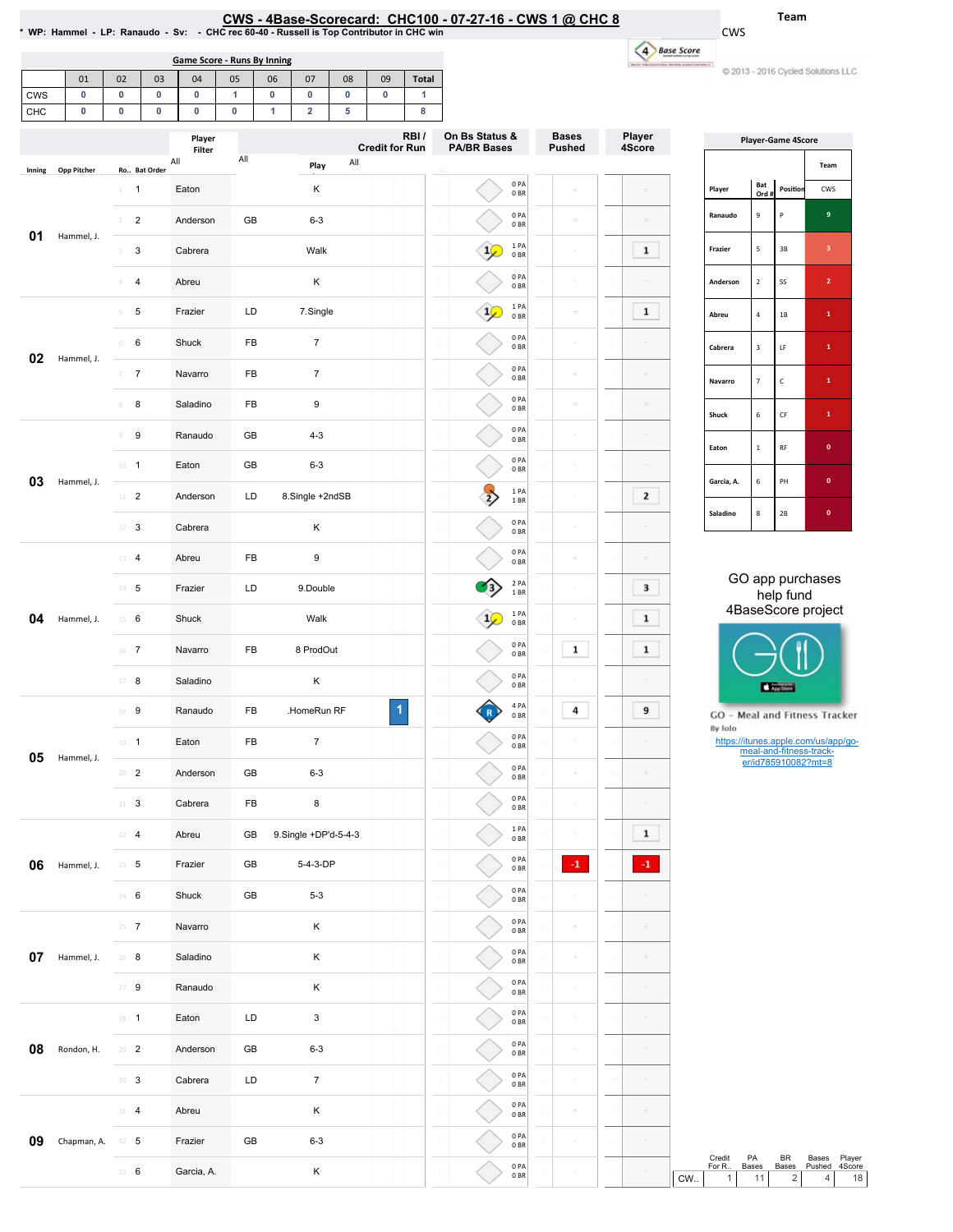## ©WS - 4Base-Scorecard: CHC100 - 07-27-16 - CWS 1 @ CHC 8 ف CWS - CWS CHC rec 60-40 - Russell is Top Contributor in CHC win



| CWS - 4BaseScore - Player 4Score by Batting Order<br>CHC100 - 07-27-16 - CWS 1 @ CHC 8<br>WP: Hammel - LP: Ranaudo - Sv: - CHC rec 60-40 - Russell is Top Contributor in CHC win |            |             |              |                         |                      |              |                |                      |                         |             |   |  |
|----------------------------------------------------------------------------------------------------------------------------------------------------------------------------------|------------|-------------|--------------|-------------------------|----------------------|--------------|----------------|----------------------|-------------------------|-------------|---|--|
| <b>Bat Order</b>                                                                                                                                                                 |            |             |              |                         |                      |              |                |                      |                         |             |   |  |
| Player                                                                                                                                                                           | Team       | Position    | $\mathbf{1}$ | $\overline{\mathbf{2}}$ | 3                    | 4            | 5              | 6                    | $\overline{7}$          | 8           | 9 |  |
| Ranaudo                                                                                                                                                                          | CWS        | P           |              |                         |                      |              |                |                      |                         |             | 9 |  |
| Frazier                                                                                                                                                                          | CWS        | 3B          |              |                         |                      |              | $\overline{3}$ |                      |                         |             |   |  |
| Anderson                                                                                                                                                                         | <b>CWS</b> | SS          |              | $\overline{2}$          |                      |              |                |                      |                         |             |   |  |
| Abreu                                                                                                                                                                            | CWS        | 1B          |              |                         |                      | $\mathbf{1}$ |                |                      |                         |             |   |  |
| Cabrera                                                                                                                                                                          | CWS        | LF          |              |                         | $\blacktriangleleft$ |              |                |                      |                         |             |   |  |
| Navarro                                                                                                                                                                          | <b>CWS</b> | $\mathsf C$ |              |                         |                      |              |                |                      | $\overline{\mathbf{1}}$ |             |   |  |
| <b>Shuck</b>                                                                                                                                                                     | <b>CWS</b> | CF          |              |                         |                      |              |                | $\blacktriangleleft$ |                         |             |   |  |
| Eaton                                                                                                                                                                            | <b>CWS</b> | RF          | $\pmb{0}$    |                         |                      |              |                |                      |                         |             |   |  |
| Garcia, A.                                                                                                                                                                       | CWS        | PH          |              |                         |                      |              |                | $\mathbf{0}$         |                         |             |   |  |
| Saladino                                                                                                                                                                         | <b>CWS</b> | 2B          |              |                         |                      |              |                |                      |                         | $\mathbf 0$ |   |  |

Scorecard Sponsored By



**GO** - Meal and Fitness Tracker By Iolo

https://itunes.apple.com/us/app/go-meal-and-fitness-track-er/id785910082?mt=8

## CWS-4ScoreBox-PlayerTotals CHC100-07-27-16-CWS1@ CHC8 WP:Hammel-LP:Ranaudo-Sv: -CHCrec60-40-RussellisTopContributorinCHCwin

| Player        | Team Position | Bat<br>Ord #   | Credit For Run | PA Bases     | <b>BR</b> Bases | <b>Bases Pushed</b> | Player 4Score  | Appearances    | Productivity<br>Rate |
|---------------|---------------|----------------|----------------|--------------|-----------------|---------------------|----------------|----------------|----------------------|
| Ranaudo       | CWS P         | 9              | $\mathbf{1}$   | 4            | $\mathsf 0$     | $\overline{4}$      | 9              | 3              | 3.000                |
| Frazier       | CWS 3B        | 5              | 0              | 3            | $\mathbf{1}$    | $-1$                | 3              | 4              | 0.750                |
| Anderson      | CWS SS        | $\overline{c}$ | $\pmb{0}$      | $\mathbf{1}$ | $\mathbf{1}$    | $\pmb{0}$           | $\overline{2}$ | $\overline{4}$ | 0.500                |
| Abreu         | CWS 1B        | $\overline{4}$ | $\pmb{0}$      | $\mathbf{1}$ | 0               | $\pmb{0}$           | $\mathbf{1}$   | $\overline{4}$ | 0.250                |
| Cabrera       | CWS LF        | $\mathsf 3$    | 0              | $\mathbf{1}$ | 0               | $\pmb{0}$           | $\mathbf{1}$   | $\overline{4}$ | 0.250                |
| Navarro       | CWS C         | $\overline{7}$ | 0              | $\mathbf 0$  | $\mathsf 0$     | $\mathbf{1}$        | $\mathbf{1}$   | 3              | 0.333                |
| Shuck         | CWS CF        | 6              | $\mathbf 0$    | $\mathbf{1}$ | $\mathsf 0$     | $\pmb{0}$           | $\mathbf{1}$   | 3              | 0.333                |
| Eaton         | CWS RF        | $\mathbf{1}$   | 0              | $\pmb{0}$    | $\mathsf 0$     | $\pmb{0}$           | $\pmb{0}$      | $\sqrt{4}$     | 0.000                |
| Garcia, A.    | CWS PH        | 6              | $\mathbf 0$    | $\mathbf 0$  | $\mathsf 0$     | $\mathbf 0$         | $\pmb{0}$      | $\mathbf{1}$   | 0.000                |
| Saladino      | CWS 2B        | 8              | $\mathbf 0$    | $\mathsf 0$  | $\mathsf 0$     | $\mathsf 0$         | $\mathbf 0$    | 3              | 0.000                |
| <b>Totals</b> |               |                | $\mathbf{1}$   | 11           | $\overline{2}$  | 4                   | 18             | 33             | 0.545                |